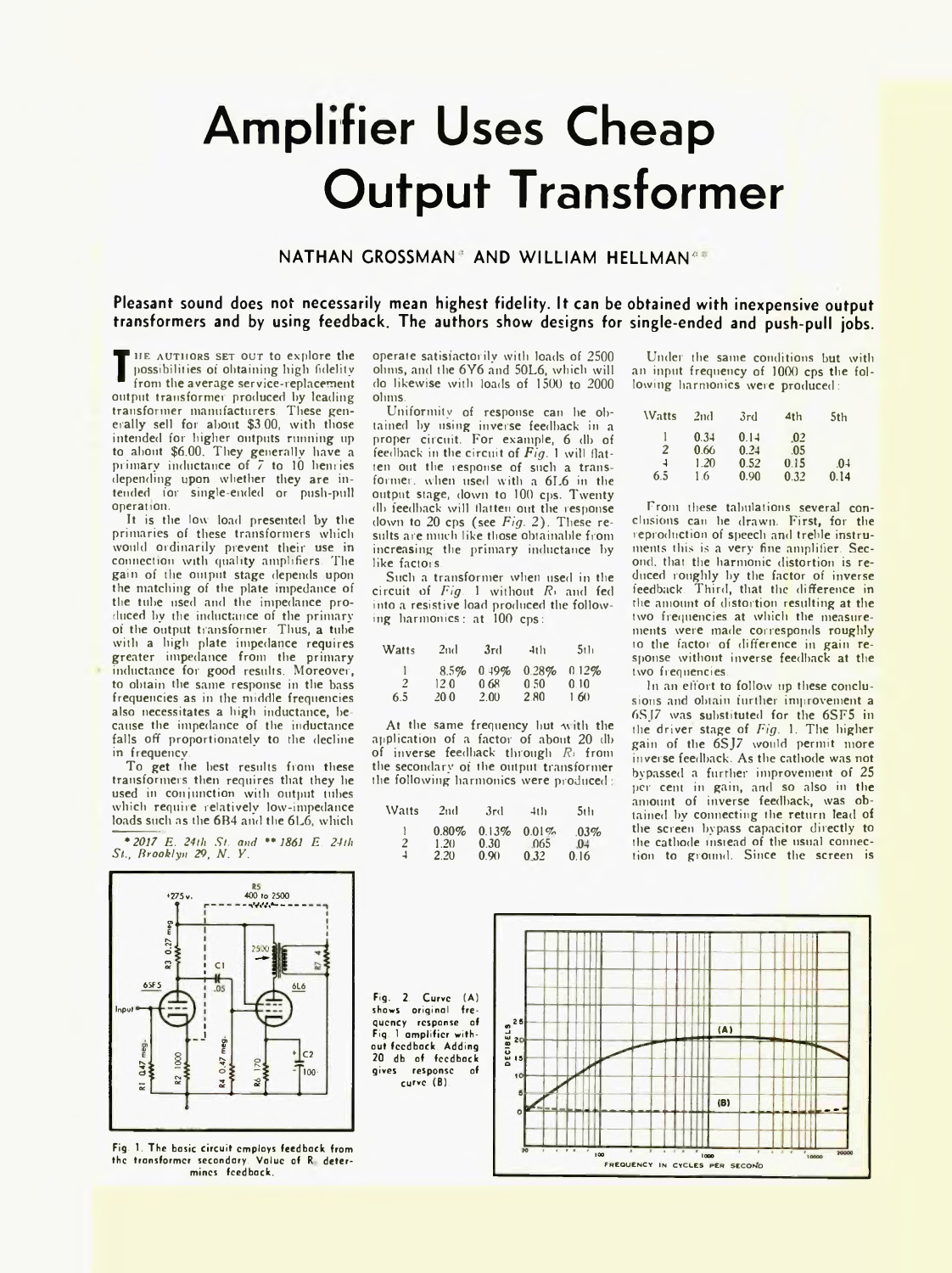really acting as the plate of a triode this change in circuitry avoids degeneration caused by permitting a.c. from the screen to pass through the cathode resistor.

It was further observed that to get the same amount of inverse feedback at 60 cps as at 400 cps it was necessary to increase the screen bypass capacitor from 0.5 to 8 uf.

By connecting the plate of the output stage through a resistor and capacitor to the cathode of the driver stage as shown in *Fig.* 3, a further increase in inverse feedback can he obtained. However, on checking the over-all response of this arrangement it was found that with a feedback of only 16 dh in the middle frequencies there was no response at 20 cps and that above 800 cps there was a gradual loss which amounted to 10 db at 12,000 cps. This meant that there was positive feedback present and more of it at the treble frequencies. The squeals which emanated from the loudspeaker when rotating the dial of the FM tuner showed that there was oscillation. This approach was, therefore, abandoned.

A 6SH7, which has a higher gain than a 6SJ7, was then substituted, and two loops of inverse feedback were employed. The loop through R<sub>2</sub> in *Fig.* 4 served to flatten out the response from the output transformer and to reduce any tendency to oscillate. It also produced a sweeter "feel," much like that of a triode. which the 6L6 resembled after this reduction in its gain. A 6AU6 may be substituted for the 6SH7, but a 6BC5, 6CB6. or 6AG5 cannot be used as these radiate badly.

The following factors of inverse feedback were obtained from the amplifier



Fig. 3. Obtaining the feedback path from the plate of the output tube gave higher feedback but poorer response.

shown in *Fig.* 4 while using a Stancor A 3830 output transformer;

| $\mathbf F$ requenc $\mathbf v$ | 1st Loop 2nd Loop                                                                    | Total |
|---------------------------------|--------------------------------------------------------------------------------------|-------|
| 60<br>$+00$                     | 2.8 times 6.5 times 18.2 times<br>$4.2 \text{ times}$ 6.5 times $27.3 \text{ times}$ |       |

With this amplifier signals were heard below 20 cps and a slight loss of amplification was measured at 300 kc. The break-up of the sine wave on the oscilloscope (generally at 3 per cent total harmonic distortion) at 60 cps occurred at 3 watts, and at 400 cps at about 4 watts. Amplifiers which employ large amounts of inverse feedback show low distortion up to a point which is considerably below the ratings published in the tube manuals and beyond which there is a sharp and very great increase in harmonic distortion. Based upon the above tables and compensating for the increase in feedback, it is estimated that at the 400-1000-cps point at just below 3 watts there should be less than 1/3 of 1 per cent harmonic distortion, and at the 60-cps point, after allowance for the lower frequency, 1.5 per cent harmonic distortion.

Where a tone-compensator stage is desired and where a variable-reluctance cartridge is to he used, the circuit shown in *Fig.* 5 is suggested. It may be necessary to increase the values of either the capacitor or the resistor, or of both, in the decoupling circuits at points A or B in order to overcome motor-boating, which can occur in this amplifier at a frequency as low as one half cycle per second.

A pair of 50L6's connected in pushpull were tried in the circuit shown in *Fig.* 5. An inverse feedback factor of about 7 and an undistorted output of about 3 watts was obtained at 60 cps. Less inverse feedback was needed for this result because the push-pull operation cancelled nearly all the 2nd and 4th harmonics and also the magnetizing effect of the d.c. in the windings of the primary of the output transformer. This latter raised effective input inductance. The 3-megohm volume control *Rt* per niitted the use of a broad-range crystal cartridge. Capacitor *C*<sub>t</sub> and resistor *R*<sup>2</sup> furnished some Fletcher-Munson compensation. Capacitor *Ci* served to overcome losses in the shielded cable from the pick-up to the amplifier and also to afford some Fletcher-Munson compensation in the treble frequencies. Various values of *C<sub>t</sub>* should be tried until the most pleasing result is obtained. An FM tuner with a 1-volt output could he used to drive this amplifier to nearly *(Continued on page 54)*



Fig. 4. (Isti) The final single-ended amplifier, with two feedback connections, one from the plate of the output tube to the plate of the 6SH7 and the other from the secondary of the transformer to the 6SH7 cathode. Fig. 5. (right) The push-pull version of the amplifier.